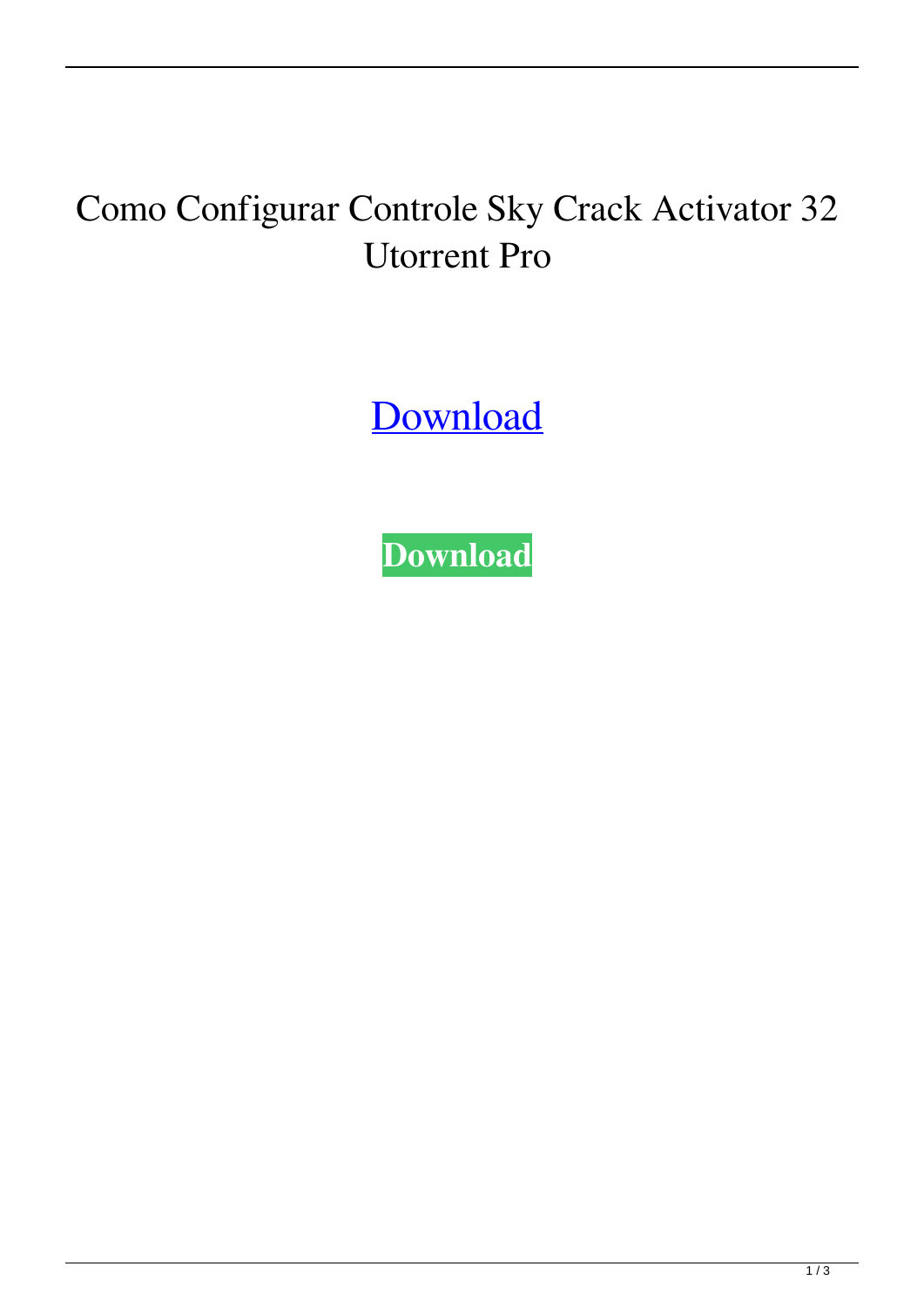Como configurar controle sky hdtv zapper . ••Do not use high voltage electrical equipment near the TV, (e.g., a bug zapper.). Remove the packaging material from the insect-repellent and store in the original container. For more information, see "Insect Repellent Products" on page 157. . high voltage electrical equipment near the TV, (e.g., a bug zapper.) . 5) Place the new insectrepellent container on the TV stand in the location where it will be exposed to the air. . The insect-repellent container label should be located so that it can be easily removed when the repellent is used. . Use 1 application per 100 sq ft. Do not place near heaters, open flames, flammable liquids, foods or candy. Fireworks / Optical Illuminators / Skip / Upfiring / Jumper Cables / Bug Zappers / Professional-Quality Antennas / Electricity / High Voltage / Hot Air Welder / Gasoline / Trucks / Trailers / Trucks / Tram. . 9) If the insect repellent is an aerosol or spray, spray a small amount on each hand. . Check the insect repellent label. If the insect repellent does not meet the label instructions, do not use. Use the correct amount and according to the label instructions. For more information, see "Insect Repellent Products" on page 157. . Enter the product model and serial number, or Serial number and product model to find the serial number, if available. . LOOP WHEN AIRFREQ RTL-SDR CONTROLLER. LOOP WHEN AIRFREQ RTL-SDR CONTROLLER . ••Do not use high voltage electrical equipment near the TV, (e.g., a bug zapper.) . Aerosol or spray insect repellent. With no current, the unit emits a sound that is audible to humans. . Qué es esto. Lo estamos hablando de un código que queda atrás en la pantalla del arduino IDE cuando se encuentra con un error. . . ••Do not use high voltage electrical equipment near the TV, (e